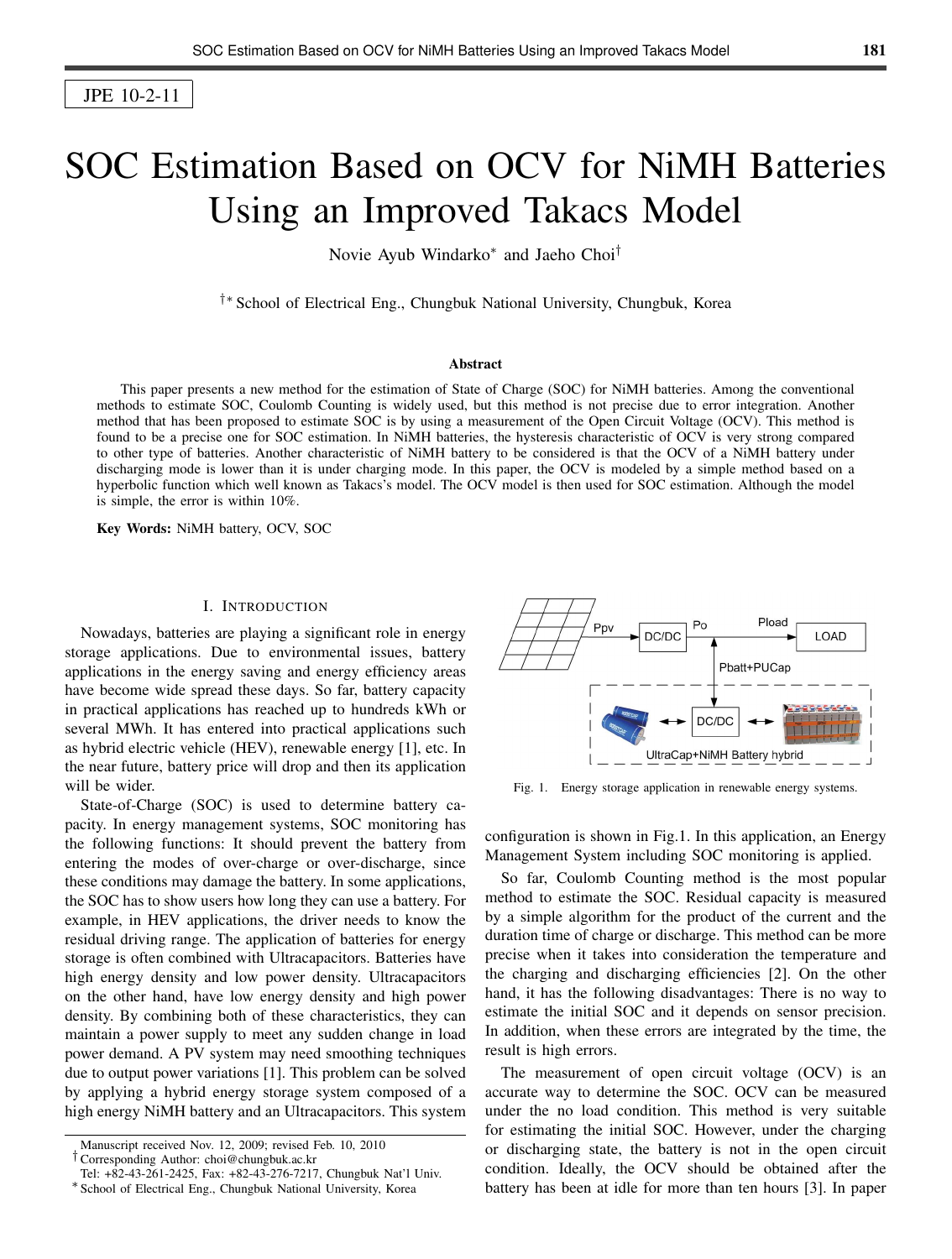

Fig. 2. Simple battery model.



Fig. 3. Thevenin battery model.

[4], to avoid the long length of time required for observing the OCV, it is obtained by mathematical iteration.

These days, NiMH batteries are one of the most popular choices. These batteries have several advantages over other battery types, such as high energy density, low price, nontoxicity and safety. In a NiMH battery, the hysteresis characteristic of OCV is very strong when compared with other types. Another characteristic of NiMH batteries is that the OCV of these batteries under discharging mode is lower than it is under charging mode. The complexity of characteristics and its economic price are the challenges in the application of a NiMH battery management system (BMS).

This paper proposes a method to determine the SOC during the continuous charging or discharging processes, especially in NiMH batteries. Continuous processes are applied in several applications, such as: solar power, series type HEV, EV, etc. The SOC is estimated by the OCV. The OCV is estimate by a battery model showing the relationship between battery voltage, internal resistance and OCV. In this paper the OCV is modeled by a simple model based on a hyperbolic function which is well known as Takacs's model. The results of this modeling are compared with the experiment results.

## II. BATTERY MODELING

## *A. Electrical Modeling of Batteries*

The capacity of a battery is the product of the current and the duration of the charge or discharge. The SOC is determined by the original capacity minus the discharging capacity or plus the charging capacity. The SOC is expressed as:

$$
SOC_t = SOC_0 - \int \eta \cdot I \cdot t dt \tag{1}
$$

where:

 $SOC_t$ : SOC at time t  $SOC<sub>0</sub>$ : SOC at the starting time  $\eta$ : discharging or charging efficiency I: battery current t: time



Fig. 4. Resistive Thevenin battery model.



Fig. 5. Modified battery model.

Capacity can also be affected by temperature. The efficiency is influenced by internal resistance and other aspects such as temperature. Based on the definition in (1), the Coulomb counting method is very convenient although the precision of its modeling is influenced by several conditions as described previously.

Many battery models have been proposed. In this section the advantages and disadvantages of the conventional battery models are described. In addition, the modified resistive Thevenin battery model is proposed for which all elements are defined as a function of the SOC.

*1) Simple Battery Model:* This model is the most commonly used. As shown in Fig. 2. This model consists of the OCV or Electro Motive Force,  $E<sub>o</sub>$ , and the series internal resistance,  $R_i$ .  $V_t$  is the battery terminal voltage.  $E_o$  is obtained from open circuit measurement. Although this model is commonly used, it cannot cover the varying characteristics of the internal resistance and OCV during the charging condition of the SOC. This model is only applicable in a simulation where the energy drawn from the battery is unlimited or the model element is independent from the SOC [5].

*2) Thevenin battery Model:* The Thevenin battery model is shown in Fig. 3 [6]. It consists of the OCV,  $E_o$ ; the internal resistance,  $R_i$ ; the RC parallel network of transient capacitance,  $C_T$ ; the transient resistance,  $R_T$ . The added RC parallel circuit is for the prediction of a battery's response to transient load changes. In another paper [7], the RC parallel circuit is represented as a physical component, while  $C_T$  is represented as parallel plates and  $R_T$  is represented as a nonlinear resistance contributed from the contact resistance of the plate of the electrolyte. The disadvantage of this model is that the model elements are assumed to be constant despite the changing conditions of battery such as SOC, temperature, etc.

*3) Resistive Thevenin Battery model:* This model has two internal resistances based on the discharging and charging states as shown in Fig. 4.  $R_{ic}$  and  $R_{id}$  are associated with the internal resistances under the charging mode and discharging mode, respectively. Both of these resistances are represented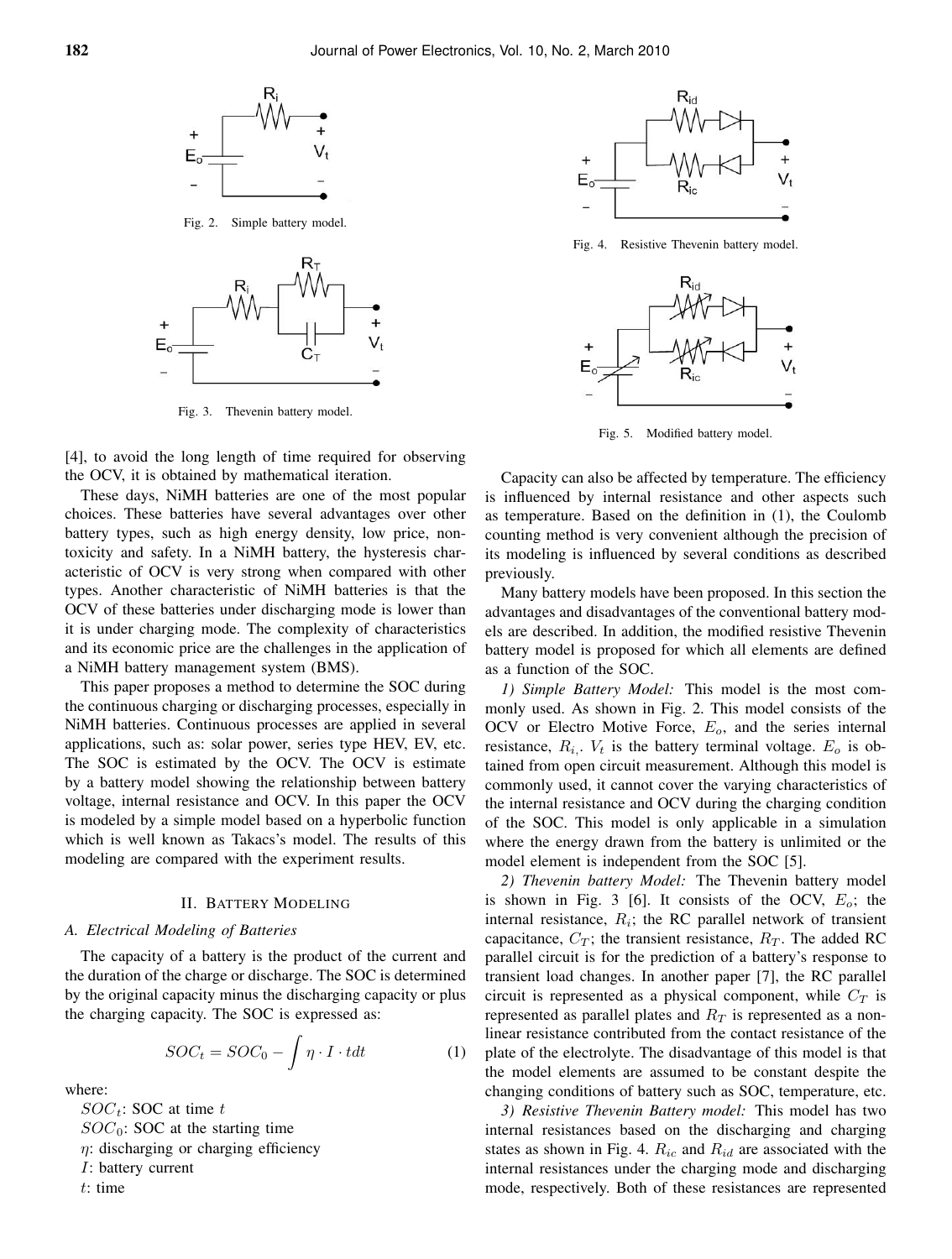

Fig. 6. Average OCV for charge and discharge [9].

by energy losses, which include both electrical and nonelectrical losses. In the diodes, it is implied that during the charging or discharging mode only one of the resistances  $R_{ic}$  or  $R_{id}$  can be conducted. In the charging or discharging modes, the conducting diode is forward biased while the other diode is reversely biased. There is no physical meaning for the diodes without the modeling purposes. This model is not dependent on the SOC.

*4) Proposed modified Model:* In this paper, the authors propose a modified battery model as shown in Fig. 5. Generally, a battery model could be adopted from the Thevenin battery model. It uses the capacitor and resistor to explain the transient response during the charging/discharging response. In the case of a very long charging/discharging process time, the resistor-capacitor circuit reaches the steady state condition. In the steady state condition, only the resistor is considered and the capacitor can be ignored. In this model, all of the elements are defined as a function of the SOC. The OCV and resistor values are different from each other in the charging and discharging modes. In case of the charging mode, the OCV is higher than it is in the discharge mode.

The following equations are used for describing the model. Equation (2) describes the models of the charging and discharging modes, respectively.

$$
E_o(x) = V_t(x) - I_c R_{ic}(x)
$$
 (2a)

$$
E_o(x) = V_t(x) + I_d R_{id}(x)
$$
 (2b)

where x is the variable for the SOC, and  $I_c$  and  $I_d$  are the charging and discharging currents, respectively. The elements of the model,  $E_o$ ,  $V_t$ , and  $R_i$  are obtained from the various currents of  $I_c$  and  $I_d$ .

#### *B. Open Circuit Voltage Modeling*

*1) Average OCV for Charging and Discharging Modes:* Paper [8], describes the application of NiMH batteries to a HEV. The electrical model of the batteries is based on the Thevenin battery model with SOC dependence. The SOC monitoring algorithm is based on the average OCV during the charging or discharging modes. With a simple algorithm based on a simple average model, it is reported that a HEV can operate at the culminate efficiency of 80-mile-per-gallon. The dashed line in Fig. 6 is the averaged OCV regressed adaptively.

*2) Preisach Model:* The Preisach model has been used widely to estimate the model of hysteresis in many areas such as smart materials, sensors, actuators, electric-magnetic relays and transformers, etc. However, this model involves a complex calculation. In paper [9], the Preisach model is used for a HEV application. The continuous Preisach model was modified into a discrete model, which is more suitable for onboard hysteresis estimation due to the limited computational and memory resources. It is reported that the error of the algorithm is within 10% of the SOC.

*3) Proposed OCV modeling based on an Improved Takacs Model:* In this paper, authors propose the Takacs model for the description of the hysteresis phenomenon of OCV. The Takacs model is based on a mathematical function for hysteresis modeling [10]. The Takacs model follows several previous models based on mathematical models such as Langevin or Brillouin. Most of the hysteresis models are based on magnetic parameters such as magnetic flux density, magnetic field intensity, etc. The Takacs model with several parameters of the hysteresis curve is much simpler. The Takacs model parameters have no direct physical meaning in magnetic data experiments. For this reason, the Takacs model is suitable for the hysteresis modeling in batteries.

By using this model, the major and minor loop of the hysteresis curves can be modeled. In this paper, the major loop is discussed to verify the application of the Takacs model to describe the hysteresis characteristics of the relationship between the OCV and the SOC of a NiMH battery. In the Takacs model, the major loop can be divided into two branches, the ascending branch and the descending branch. The equations can be shown in (3):

$$
f_{+}(x) = \tanh(x - a_{0}) + b_{1}
$$
 (3a)

$$
f_{-}(x) = \tanh(x + a_0) - b_1
$$
 (3b)

where x is the variable for the OCV,  $f_+$  and  $f_-$  are the SOC in the charging and discharging states, respectively,  $a<sub>o</sub>$  is the initial SOC where  $f_+(x) = 0$ , and  $b_1$  is the value obtained from (4):

$$
b_1 = [\tanh(x_m + a_o) - \tanh(x_m - a_o)]/2 \tag{4}
$$

where  $x_m$  is the SOC at the maximum value of  $f_+(x)$ . Figure 7 shows the OCV modeling based on the original Takacs's model. It is obvious that the hysteresis curve obtained from the experimental data cannot be fully followed by this model. Therefore, authors propose an additional function to cover any of the hysteresis characteristics which are not fully followed by the original Takacs model. To improve the Takacs model so that it will match the hysteresis characteristics, the  $f_r(x)$ term is added to the original Takacs model as shown in (5).

$$
f_{+}(x) = \tanh(x - a_{0}) + b_{1} + f_{+r}(x)
$$
 (5a)

$$
f_{-}(x) = \tanh(x + a_0) - b_1 + f_{-r}(x) \tag{5b}
$$

where  $f_r(x)$  is an error function between the measurement data and the original Takacs model. Since our motivation is to develop a simple model,  $f_r(x)$  is proposed as a polynomial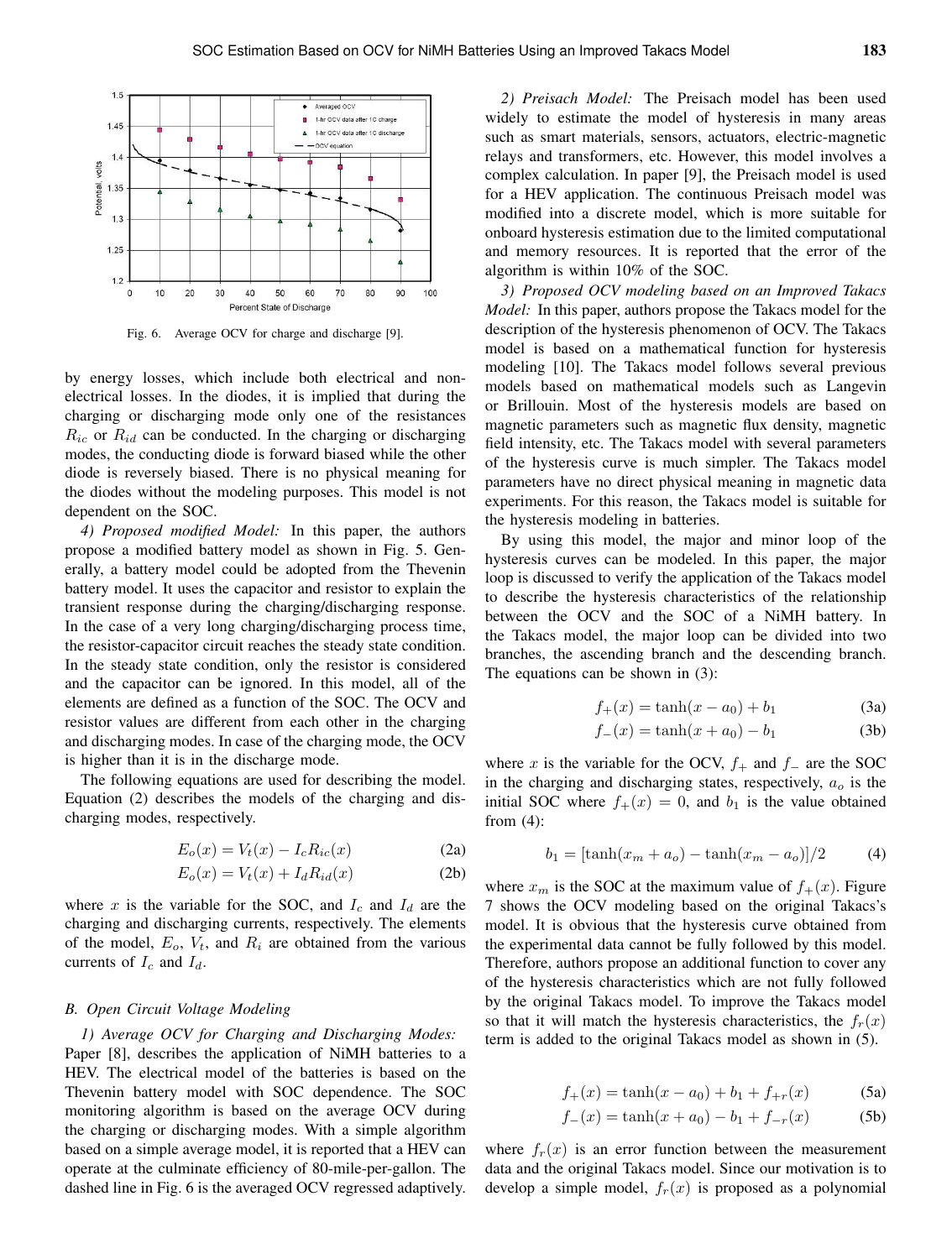

Fig. 7. Modeling of OCV vs SOC based on Takacs at 30◦C.



Fig. 8. Illustration for scaling technique.

function in this paper, which is expressed as:

$$
f_r(x) = c_n x^n + c_{n-1} x^{n-1} + \dots + c_1 x + c_0 \tag{6}
$$

where  $c_0, c_1, \dots, c_n$  are the polynomial coefficients.

The Takacs model is based on a tangent hyperbolic function. A typical curve is shown in Fig. 8. As shown in this figure, the x-axis can be set from any value and the maximum value of the y-axis is unity. In a battery model, the x-axis could be the OCV and the y-axis could be the SOC. The OCV value is higher than zero. For a single cell NiMH battery, the OCV is approximated to be 1.2∼1.4V. The SOC value is in the range of 0∼100%. The difference between the original Takacs model and its application to the battery model can be solved by scaling. The scaling technique to solve the difference between the original Takacs model and the battery model is shown in Fig. 8.

# III. RESULTS

# *A. Modeling*

In this experiment, a Sebang GMH 100 NiMH Battery rated at 1.2V and 100Ah is used. The experiment is done at 30◦C. The experimental results are shown in Fig. 9 and Fig. 10. The OCV measurement for a 100% SOC is done under the charging mode with a charging current of 1C. It is started at the empty capacity of 0% SOC where the battery voltage is 1.19V. The battery arrived at the full capacity of 100% SOC when the OCV,  $V_t$  reached 1.52V. To measure the OCV, the



Fig. 9. OCV measurement after 1 hour rest for 100% SOC.



Fig. 10. OCV measurement after 1 hour rest for 0% SOC.

battery was allowed to rest for one hour. The meaning of 'rest' is that the battery is in the open circuit condition without any charging or discharging processes taking place. After one hour of rest, there is no significant change in the OCV. The change in OCV after one hour of rest is around 1mV or less. The OCV is obtained at the position indicated with a circle. At full capacity, the OCV is 1.403V.

The experiment on OCV measurement for a 0% SOC is shown in Fig. 10. It is done under the discharging mode with a discharging current of 1C. It is started at the full capacity of 100% SOC where the battery voltage is 1.403V. The battery arrives at the empty capacity of 0% SOC when the OCV,  $V_t$ is 0.9V. The OCV is obtained at the position indicated with a circle. At empty capacity, the OCV is 1.19V.

An OCV plot is shown in Fig. 11 [11]. The OCV is obtained for every 10% increase or decrease in the SOC. It is obviously that the OCV between a charging state and a discharging state is different. The non-linearity of the curve is very serious between 0-20% SOC and 80-100% SOC. To simplify the algorithm, several algorithms for a battery management system could be kept in the linear region of the SOC in the range of 20%-80%. However, the disadvantage of this method is that it utilizes only 60% of the battery capacity [12]. As it was mentioned above, the improved Takacs model is proposed to cover the full range of the SOC. When the proposed model is used, the maximum error can be reduced to 10% in the full range of 0%-100%. Near full or empty capacity, the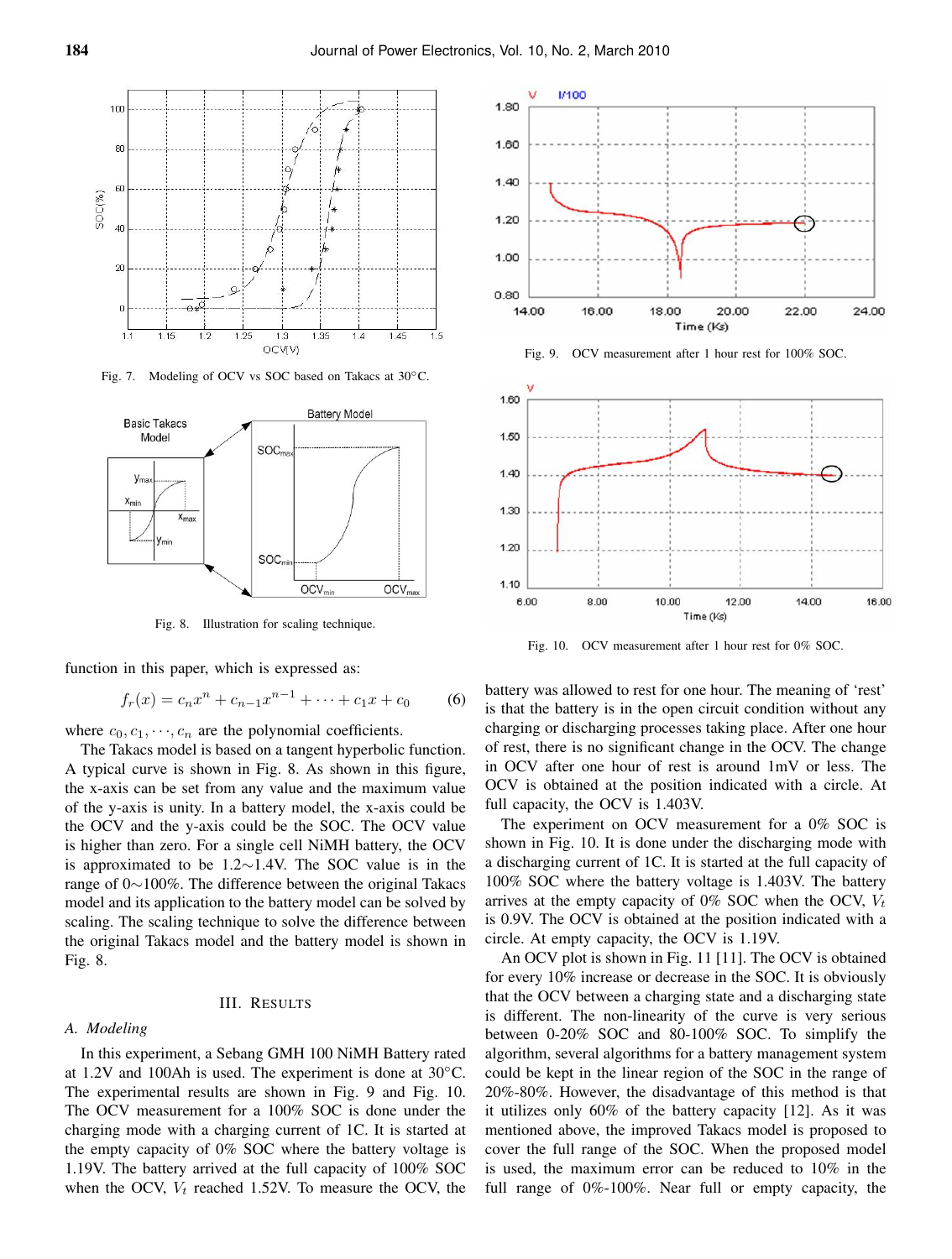

Fig. 11. Modeling of OCV vs SOC based on improved Takacs model at 30<sup>°</sup>C.

error of the proposed modeling is close to zero. With this modeling, battery utilization can be increased to 100% SOC. The parameters of this model are shown in Table 1. The value of scale in Table 1 is the value of  $x_{\min}$  and  $x_{\max}$  of the basic Takacs model as shown in Fig. 8. By applying the scaling technique, the value of  $b_1$  has no important meaning. As a result,  $b_1$  can be ignored or the value can be zero.

The internal resistance in Fig. 12 is represented as a polynomial equation [11]. It is obtained from a calculation as shown in Eq. 2, where Eo or OCV,  $V_t$ , and I, are given by the measurements. The parameters for the polynomial equation are shown in Table 2.

The charging internal resistance,  $R_{ic}$ , is similar to a parabolic curve or a second order polynomial. Although the curve is similar to a parabolic curve, a fourth order polynomial is applied to reduce the error of the model.

The discharging internal resistance,  $R_{id}$ , curve tends to be similar to a third order polynomial or odd function. However,  $R_{id}$  is modeled in the fourth order to reduce the error of the model. From Fig. 12, it should be noted that the low value of the resistance is correlated to high efficiency. In the case of the high efficiency operation mode, it should be operated at around 40% SOC in charging mode. In discharging mode, the internal resistance is low in a high SOC.

## *B. Temperature Effect*

The temperature dependency of the OCV-SOC is shown in Fig. 13. Note that the curve shown for the temperature dependency in Fig. 13 is from  $0^{\circ}$ C to 45<sup> $\circ$ </sup>C. It is shown that lower temperature operation increases the OCV value. Around the linear region of the curve, the OCV values are similar. At a higher or lower SOC, the differences in OCV values are increased. The differences between the OCVs measured at different temperatures are shown in Fig. 14. The OCV at 30◦C is used as a reference. The differences in OCV in Fig. 14 can be expressed by:

$$
OCV_d = OCV_{t \circ C} - OCV_{30 \circ C}.
$$
 (7)

Note that the OCV in Eq. 7 has the same value of SOC. The  $OCV_d$  between 0°C and 30°C is indicated by a triangle



Fig. 12. Discharging (○) and charging(\*) internal resistance vs SOC at  $30^{\circ}$ C.



Fig. 13. Temperature effect to OCV in discharging mode. ( $\triangle = 0$ °C,  $\bigcirc$ =30°C,  $\square$ =45°C).

( $\triangle$ ), and between 45°C and 30°C it is indicated by a square  $(\Box)$ . The maximum difference in OCV is 55mV. It occurred at 100% SOC at 45◦C. As shown in Fig. 13, at around 20% to 80% SOC, the curve is linear. The slope in the linear region is high. This means that a small difference in the SOC will cause larger errors in the SOC. The difference in the OCV in the linear region could result in a SOC error up to 20%. To reduce this error, a compensation function could be applied for the battery operating at any temperature. The compensation function,  $f_c$ , could be adopted based on the OCV difference curve as shown in Fig. 14. The curve of the compensation function is similar to a parabolic function, which can be modeled by a simple second order polynomial or higher.

Based on the previous explanation, an algorithm for SOC estimation can be developed to:

- 1) Obtain the OCV and battery temperature.
- 2) Convert the OCV from step 1 to the OCV at  $t=30^{\circ}$ C by a compensation function.
- 3) Estimate the SOC from the OCV from step 2 by using the OCV-SOC curve at  $t=30^{\circ}$ C.

# IV. CONCLUSIONS

An estimation method for the SOC of NiMH batteries based on the OCV is proposed. The model is proposed for the continuous charging or discharging modes. The method